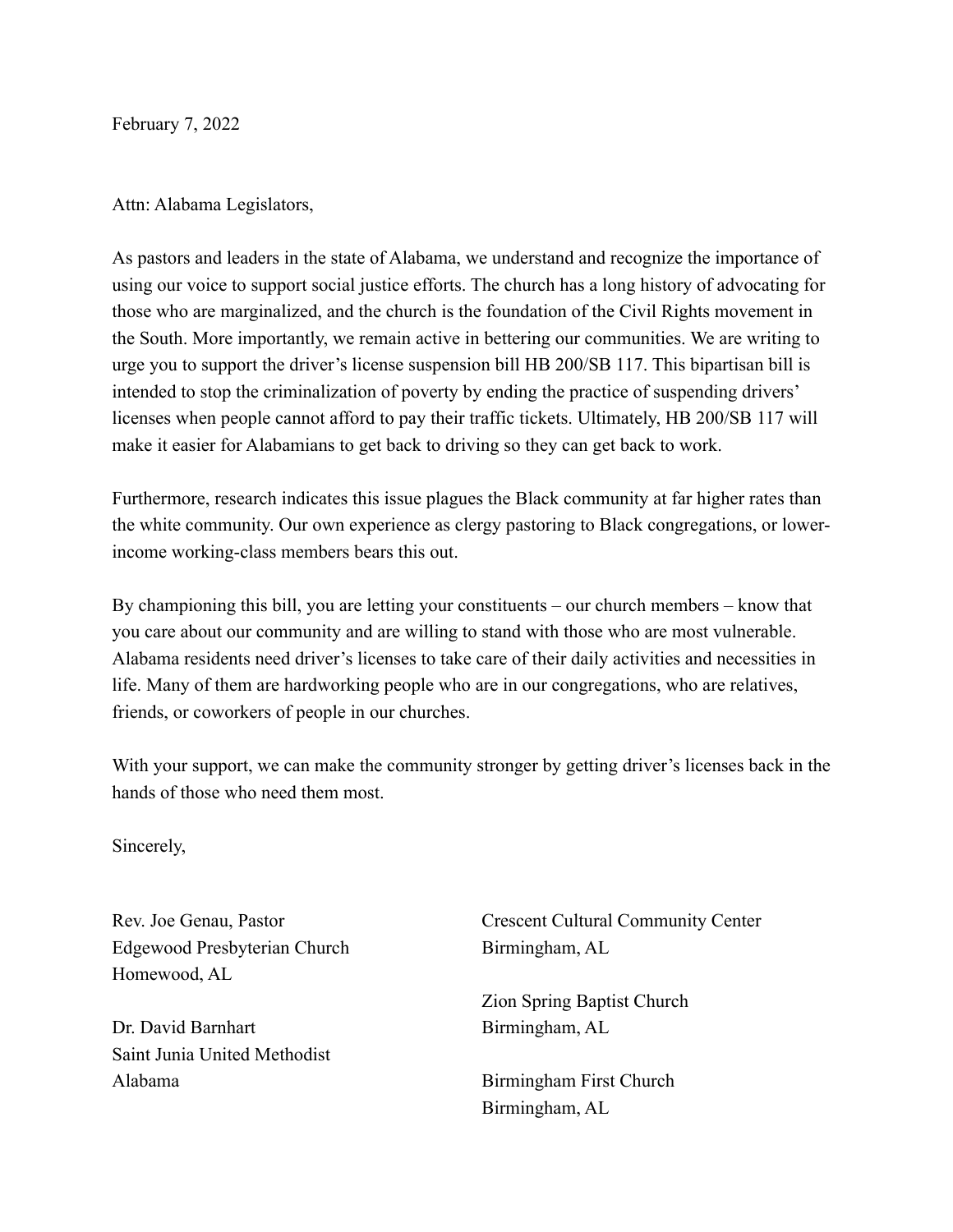Rev. Dollie Howell Pankey, Social Concerns and Human Justice Coordinator 5th Episcopal District, CME Church Birmingham, AL

Tuskegee District AME Church Montgomery, AL

New Beginnings Christian Church Birmingham, AL

Oak Grove CME Church Athens, AL

Hopewell Missionary Baptist Church New Market, AL

Unitarian Universalist Church of Huntsville Huntsville, AL

Frazier Christian Methodist Episcopal Church Athens, AL

Sarvajana Mandir Hindu Temple Pelham, AL

Big Cove Cumberland Presbyterian Church Brownsboro, AL

New Life Seventh Day Adventist Worship **Center** Fultondale, AL

Monte Sano United Methodist Church Huntsville, AL

Oakwood University Church Huntsville, AL

Temple Beth Or Montgomery, AL

Rev. Raymonda Speller, Senior Pastor Community Congregational United Church of Christ Montgomery, AL

Pastor Richard Williams, Lead Pastor Metropolitan United Methodist Church Montgomery, AL

Father Manuel Williams, C.R. Resurrection Catholic Church Montgomery, AL

Rev. Shane Isner First Christian Church Montgomery Montgomery, AL

Rabbi Scott Kramer

Unitarian Universalist Fellowship of Montgomery Montgomery, AL

Rev. V. Garnier Jackson Montgomery, AL

Dr. E.O. Jackson, Sr. Brown Chapel AME Church Selma, AL